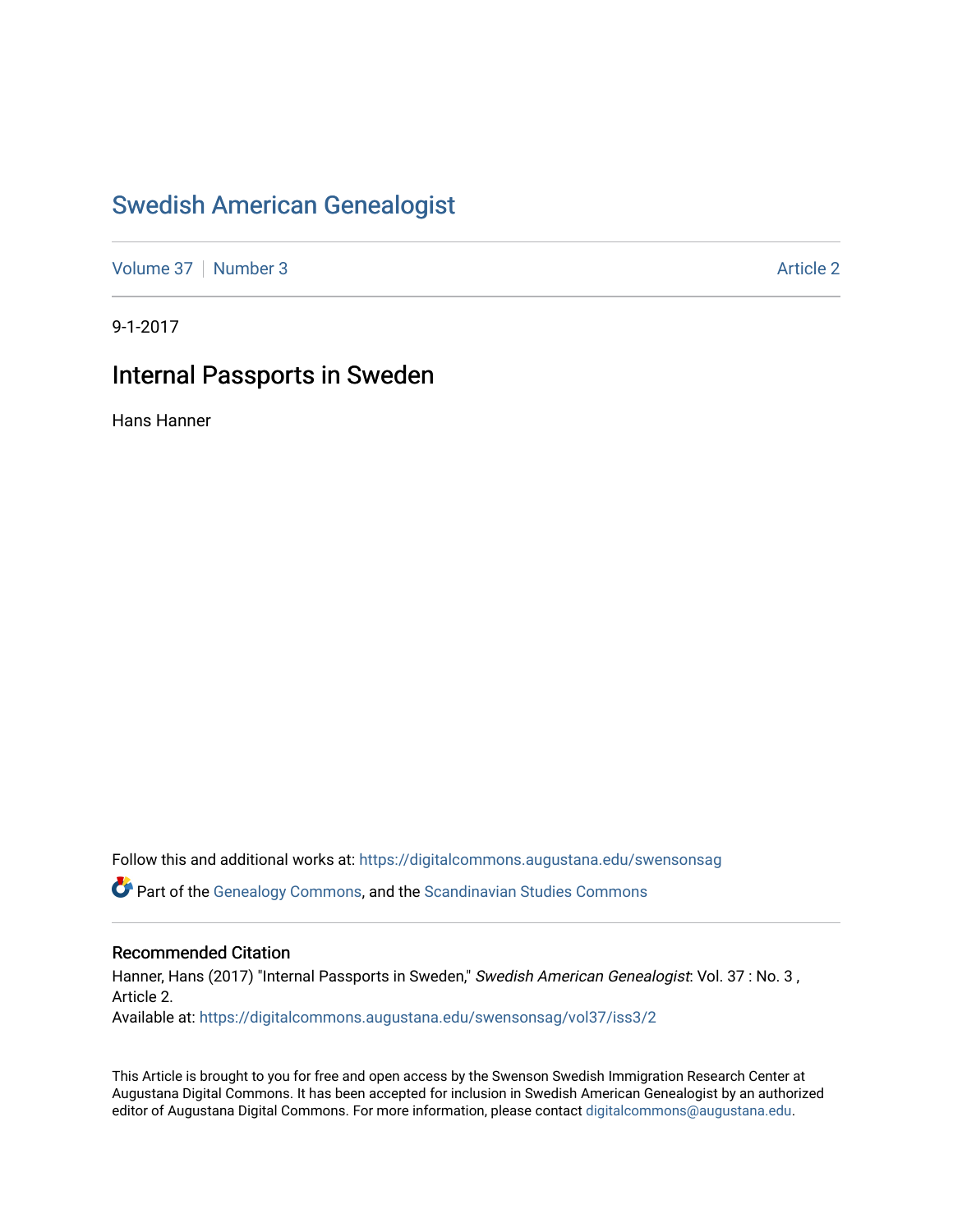# *Internal Passports in Sweden*

#### **An underused source for the early 1800s**

BY HANS HANNER PROJECT MANAGER

In Sweden, internal passports (Swedish name: *Inrikes pass*) were used for many hundred years. The oldest document stating the existence of passports (then called "our letter") actually dates as far back as 1279, when "our letter" had to be carried by men serving the king. With this letter they had the legal right to demand food and lodging for the night when travelling on errands of the king.

In the 16th century the word "*pass*" (passport) was used for the first time. The people now being controlled were primarily merchants. But soon after that, when the statesman Axel Oxenstierna in 1634 laid the foundations for the modern central administrative structure of the state, it became possible for the ruler of the country to actually control every single citizen.

In Axel Oxenstierna's structure, counties (*län*) were created, and the head of every county - *landshövdingen* - was directly responsible for carrying out the king's orders. Simply put, he was the king's stand-in in the county over which he ruled.

The administration grew and also needed some time to become really efficient. From the end of the 17th century and the beginning of the 18th century this growing bureaucratic efficiency did leave its traces! Here and there in Swedish archives we can today find documents from this period mirroring how well (or poorly!) the passport administration was functioning.

The largest bulk of passport documents that has been saved dates from the period 1812–1860. In 1812 there was political instability in Europe, a situation that triggered the state to inflict on its people the strictest rules for internal passports that the country had ever seen.

After almost fifty years of peace, and during a time when travelling and com-

munication increased tremendously, the need to control where and when people travelled, and even to forbid them to do so, diminished. A vicar and member of parliament spoke in the Swedish parliament in 1858 and stated that he had travelled about in Sweden, Norway, and Denmark without even one official asking to see his passport.

Only two years later the parliament, on 21 September 1860, voted for that passports were no longer a requirement for travelling. One amazing fact is that this decision not only applied to internal, but also to international passports! This meant that people emigrating from Sweden did not need passports to do so. To find our ancestors who emigrated to the U.S. after this date we use passenger lists, the records of Ellis Island, and other sources, but not lists of Swedish passports. However, if someone was travelling to a country that demanded a passport for entering, of course a passport could be issued on request.

The picture shows page two of a passport that belonged to the tailor's apprentice Carl Lundberg, and that was issued by the mayor of Mariestad (in western Sweden) in the year 1834.

The documents that have been saved in our archives are interesting for a number of reasons. It's quite clear that this was seen solely as "working material" and that the documents many times were sorted out to be thrown away at one point or another. The ones that have been saved are many times unfortunately in bad shape. Still, there are quite a number of documents left to work with regarding internal passports. For the genealogist one tricky but also fascinating aspect is that finding your relative in this material is worse than looking for a needle in a haystack! However - today we have the internet and we have the possibility to actually register every single person we find in these documents.

In 2010 The Genealogical Society of

of 6. Uppuis

*Swedish American Genealogist 2017:3 1*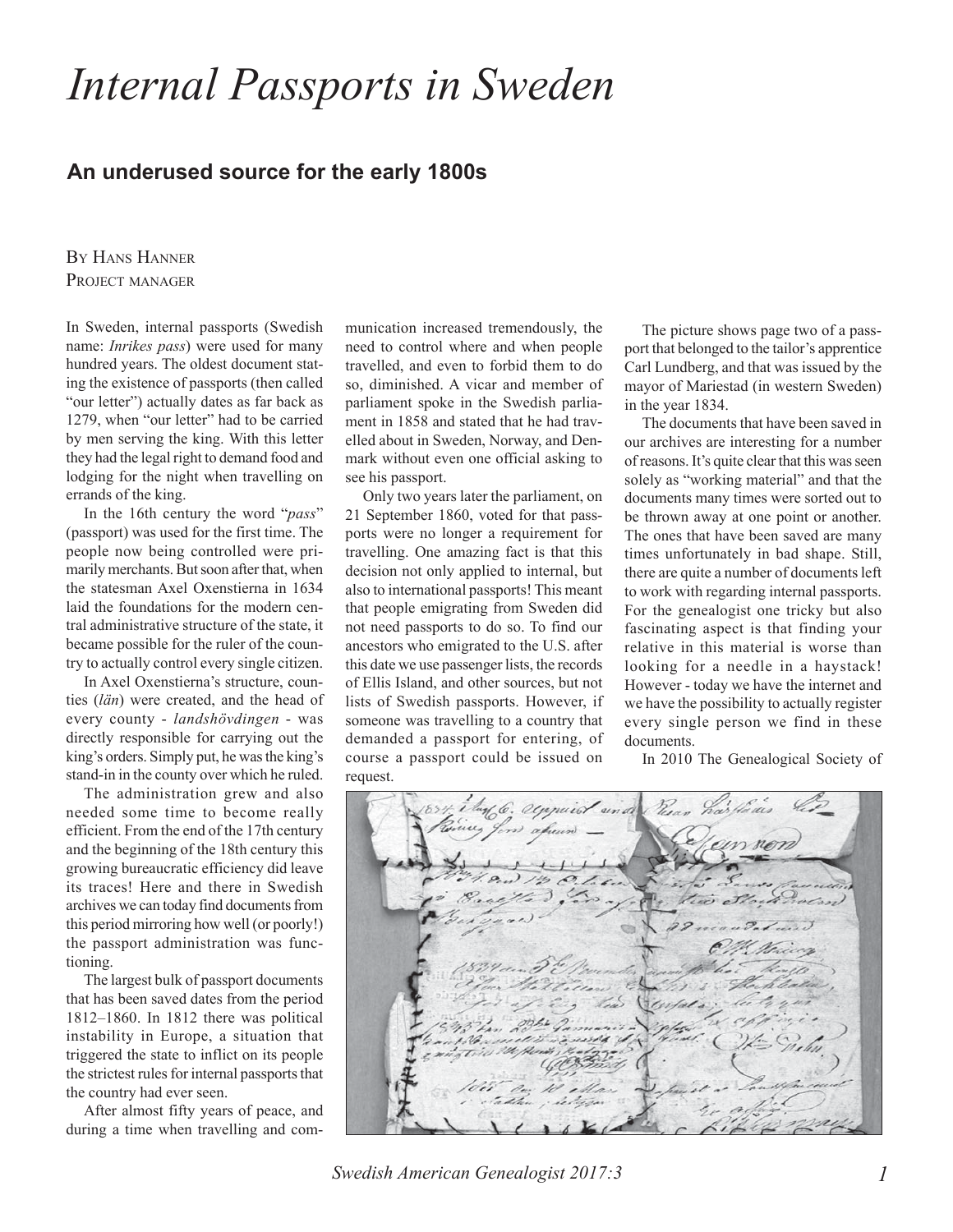Sweden (*Genealogiska Föreningen* or *GF*) initiated a long-running project to do just that. The goal is to register all people we can find in this fascinating material.

#### **What documents have been saved?**

First we think of the passport itself. Well, they were carried around by the person travelling, and so we cannot expect to find a large number of them, even though some were handed in when a person reached his or her destination or when the passport was worn-out (such as the one in the picture above). Today, some actually are found hidden or forgotten in family chests in people's houses.

Lists – "*passjournaler*" were created when passports were issued. Many of them have been saved and every page contains valuable information on a number of people. In the project these are the first priority to digitize. As soon as the digitized pages appear on *GF:*s website we have people that start working on them, building up the records that we can search in and hopefully find our relatives.

#### **Swedish citizens emigrating**

Many Swedish people who left for the United States before 1860 can hopefully be found in this material. Today we have a record containing almost 200,000 names, at this moment 222 of these state the destination "Amerika" (or "America"). The period that has been our main focus so far is 1812-1860. A large number of people in the early part of that period (approx. 1813- 1816) have been registered, and as our work progresses we move forward through time. Please see the bottom graph on this page for amount of registrations for each year.



## **American citizens visiting**

There were also American citizens visiting Sweden. If you do a search for people with "Amerika" as their home (*hemort*) you find over 140 Americans. The number of U.S. citizens in the material however is most certainly larger, as not everyone had a note made of where they came from.

Quite a number of the U.S. visitors were sailors. As they arrived at a Swedish port and then travelled on, they would receive a Swedish passport, either for the trip to another Swedish port or to a port abroad. On January 8th, 1813, sailor Samuel Francis was issued a passport from Gothenburg to Copenhagen. We know very little about him, but we know he was 24 years old at the time (i.e. born around 1789) and Afro-American. Every person travelling that did not have a business or an employment was described as to their looks, usually age, hair color, eye color and height. Samuel Francis is described simply with the Swedish word for negro – "*neger*."

We also find U.S. citizens working with merchandise in these lists. On July 17th, 1813, an American merchant's assistant Stephen Field received a passport for travelling from Gothenburg to America. It was documented that he was 40 years old at the time, i.e. possibly born in 1773, that he had dark hair, blue eyes, and a body of "ordinary" build. On the same date we find Mr. Robert Peele, possibly a friend or business colleague, also destined for America. Mr. Peele was seven years older than Stephen Field, i.e. born around 1766, and has the same description of his looks as Stephen Field.

#### **A piece of American history reflected in the passport lists**

Yes, indeed, we find high and low in these lists. Everyone travelling had to have a passport. Even a minister who later became a U.S. president. The peace treaty to end the war between Canada (Britain) and the U.S. was signed in Ghent in December 1814 by five U.S. ministers and diplomats that had negotiated and eventually signed the treaty – John Quincy Adams, James A. Bayard Sr., Henry Clay, Albert Gallatin, and Jonathan Russel.



*Henry Clay 1777–1852.*

In *The Papers of Henry Clay, volume 1*, some interesting information about these negotiations are to be found. An early plan was actually to hold the negotiations in Gothenburg, Sweden. For this, Clay and Russell arrived in Gothenburg on 14 April 1814.

Jonathan Russell was the U.S. ambassador to Sweden in Stockholm during the years 1814-1818. On April 18, 1814, he was issued a passport for a trip from Gothenburg to Stockholm. Joining him on his trip was "Mr. Lawrence and Mr. Russell as well as servants."

In a letter written by James Bayard in London on 22 April he writes that the negotiations now were relocated to a city in Holland.

On 23 April Henry Clay was issued a passport in Gothenburg for a trip up the Göta *älv* (river) to the city of Trollhättan, approximately 76 kilometers northeast of Gothenburg: "His Excellency The United American States Minister Plenipotentiare at the Peace Congress here with Great Britain Mr. Henry Clay with servants to Trollhättan and back."

On 2 June, Henry Clay was issued a passport in Gothenburg for travelling with a servant over Denmark to Holland.

John Quincy Adams had been the first U.S. ambassador in Russia, placed in St. Petersburg. When leaving Russia he travelled over Stockholm and Gothenburg. He first appears in the passport lists in Gothenburg on 9 June when the Swedish 19-year-old servant Nils Ericsson, who followed him from Stockholm to Gothenburg, was issued a passport for his trip back